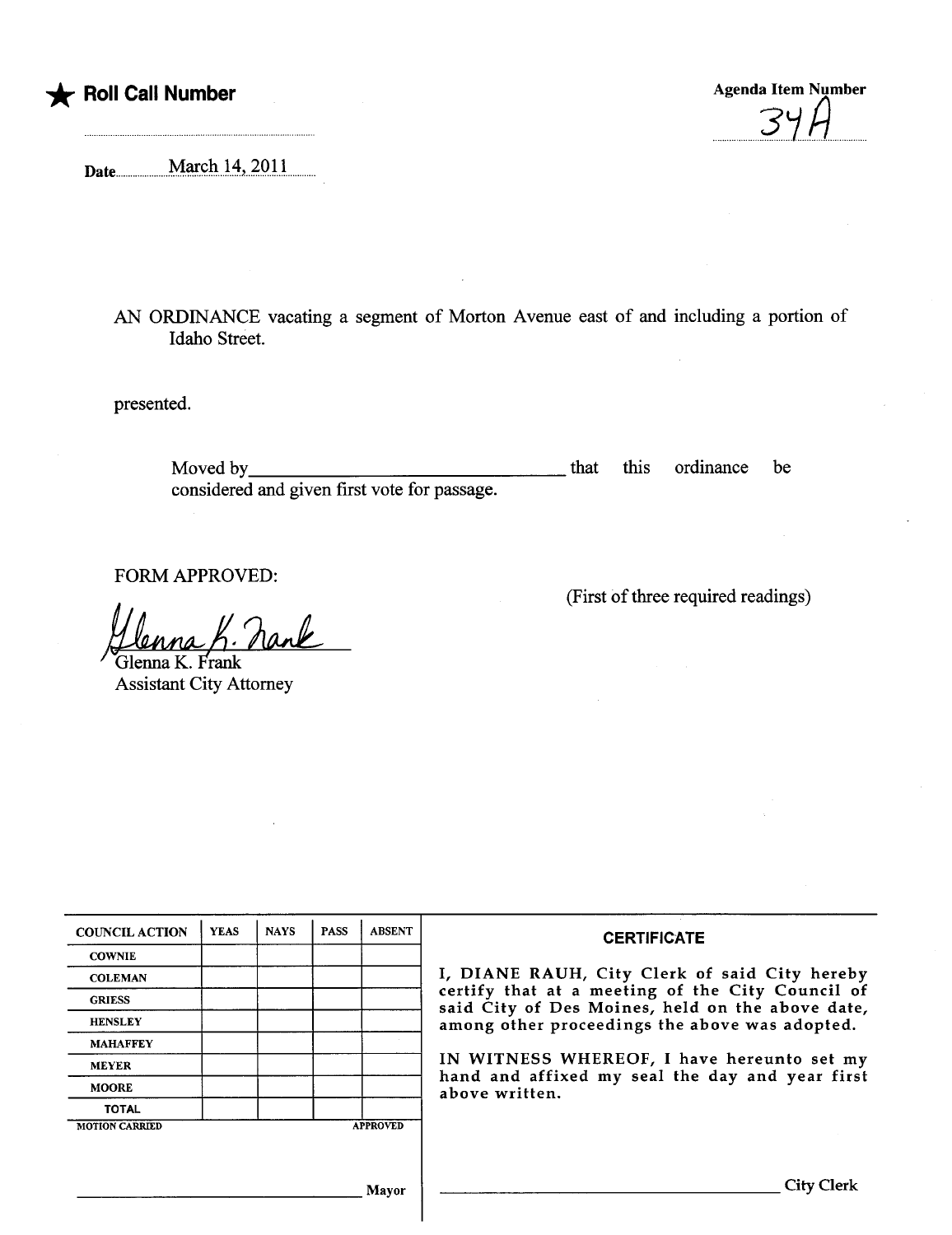$34h$ 

Prepared by: Glenna K. Frank, Assistant City Attorney, 400 Robert D. Ray Drive, Des Moines, Iowa 50320 (515) 283-4130

ORDINANCE NO.

AN ORDINANCE vacating a segment of Morton Avenue east of and including a portion of Idaho Street.

WHEREAS, all prior requirements of law pertaining to the vacation of public right-of-way have been fuly observed; and

WHEREAS, it is desirable that the public right-of-way herein described be vacated;

NOW, THEREFORE, BE IT ORDAINED by the City Council of the City of Des Moines, Iowa:

Sec. 1. That a segment of Morton Avenue east of and including a portion of Idaho Street, more specifically described as follows, be and is hereby vacated.

All those pars of Lot A ( Morton Avenue) and Lot B ( Idaho Street) of Ball Park Heights, an official plat, lying east of the northerly extension of the west line of Lot 10 of said Ball Park Heights, now included in and forming a part of the City of Des Moines, Polk County, Iowa.

Sec. 2. The City of Des Moines hereby reserves an easement upon the property described above for the continued use and maintenance of any utilities now in place, with the right of entry for servicing same.

Sec. 3. That the City Clerk is hereby authorized and directed to cause certified copies of this ordinance and proof of publication thereof together with proof of publication of the notice of the public hearing on this matter to be properly filed in the office of the Recorder of Polk County, Iowa.

Sec. 4. This ordinance shall be in full force and effect from and after its passage and publication as provided by law.

4 ¡,'  $l$  anna K. Fan

Glenna K. Frank, Assistant City Attorney